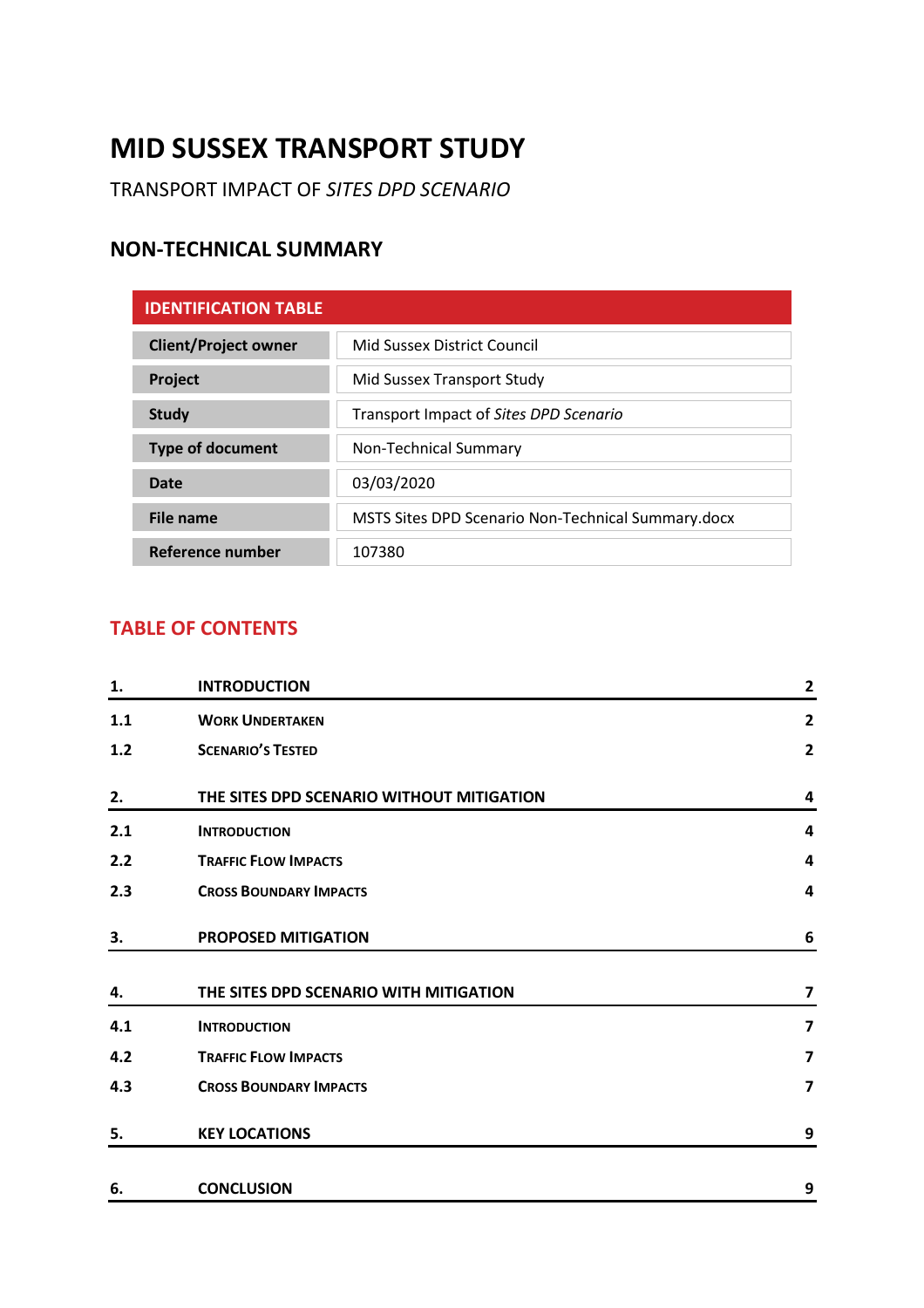

# **1. INTRODUCTION**

### **1.1 Work Undertaken**

- $1.1.1$ Mid Sussex District Council (MSDC) commissioned SYSTRA to:
	- **O** Build a strategic highway model to underpin the Mid Sussex Transport Study (MSTS); and
	- **O** Update the Mid Sussex Transport Study to test the impact of proposed development on the strategic and local transport network and upon significant routes in Ashdown Forest (adjacent to but outside of Mid Sussex District)*.*
- $1.1.2$ The work is further divided into the following stages:
	- **O** 2017 Base Year Highway Model Production and Validation
	- 2031 *Reference Case* Scenario;
	- 2031 *Sites DPD (Development Plan Documents) Scenario*
	- 2031 *Sites DPD Scenario* including potential mitigation schemes
- $1.1.3$ The 2017 Base Year Highway Model is validated to the Department for Transport's WebTAG guidance. The modelling is considered to be reliable and accurate for the purposes of this study, as well as an input for wider work including air quality modelling.

# **1.2 Scenario's Tested**

- $1.2.1$ A series of 2031 Development Scenarios have been refined over a number of iterations. The *Reference Case* Scenario has also been updated. The *Sites DPD Scenario* represents a refined scenario as part of the Council's plan making process, including sustainability appraisal, to help inform preparation of the Draft Site Allocations DPD and select a preferred option*.* This summary focusses on the outcomes of the *Sites DPD Scenario*. The main report and Appendices provide more detail on the preparatory model development and forecasting assumptions. The previous scenarios are described in Technical Notes.
- 1.2.2 The *Reference Case* represents the performance of the road network in 2031, and includes committed highway infrastructure, development and background growth to this date. This acts as a baseline when assessing the impacts of the Development Scenarios.
- 1.2.3 The *Sites DPD Scenario* builds on the *Reference* Case and assesses proposed Local Plan development and supporting infrastructure in 2031*.* It includes:
	- **O** 22 housing development sites (there are 21 additional to the *Reference Case* due to SA24 being committed); and
	- **O** 8 additional employment sites including a science and technology park (subsequently referred to as the S&T park) north of the A2300 near Burgess Hill
- $1.2.4$ **Table 1** shows the total housing units and **Figure 1** shows *Sites DPD Scenario* locations.

| <b>SCENARIO</b>                   | <b>TOTAL UNITS CONSIDERED</b> | <b>DIFFERENCE</b> |
|-----------------------------------|-------------------------------|-------------------|
| Reference Case excluding Windfall | 10.214                        |                   |
| Reference Case including Windfall | 10.802                        | 588               |
| Sites DPD Scenario                | 12.646                        | 1,844             |

#### **Table 1. Total Housing units Considered in Mid-Sussex in the** *Sites DPD Scenario*

| Mid Sussex Transport Study             |            |        |  |
|----------------------------------------|------------|--------|--|
| Transport Impact of Sites DPD Scengrio | 107380     |        |  |
| Non-Technical Summary                  | 03/03/2020 | Page 2 |  |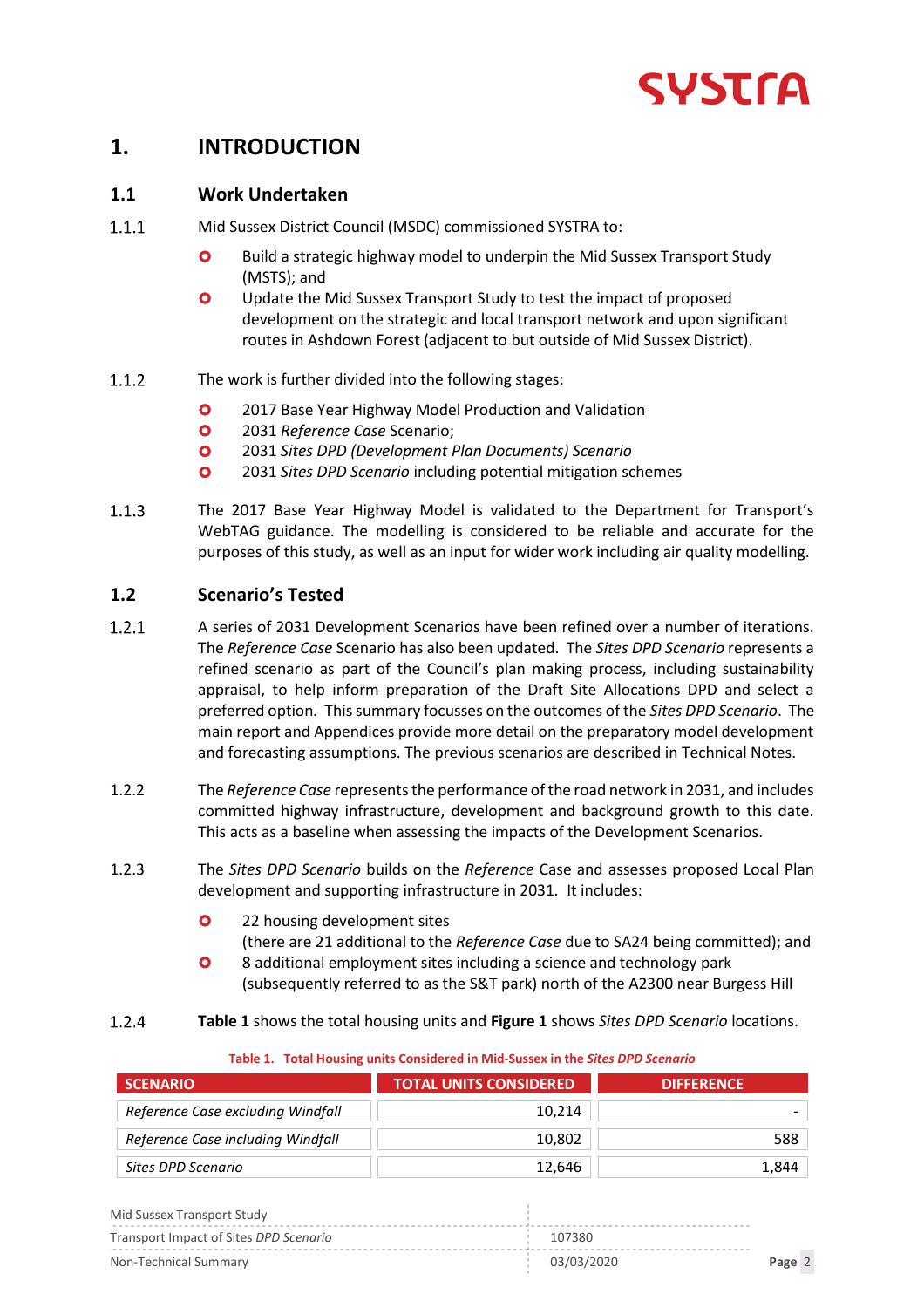



| <b>TVIIU JUSSEA TTAIISPOIT STUUV</b>   |            |        |
|----------------------------------------|------------|--------|
| Transport Impact of Sites DPD Scenario | 107380     |        |
| Non-Technical Summary                  | 03/03/2020 | Page 3 |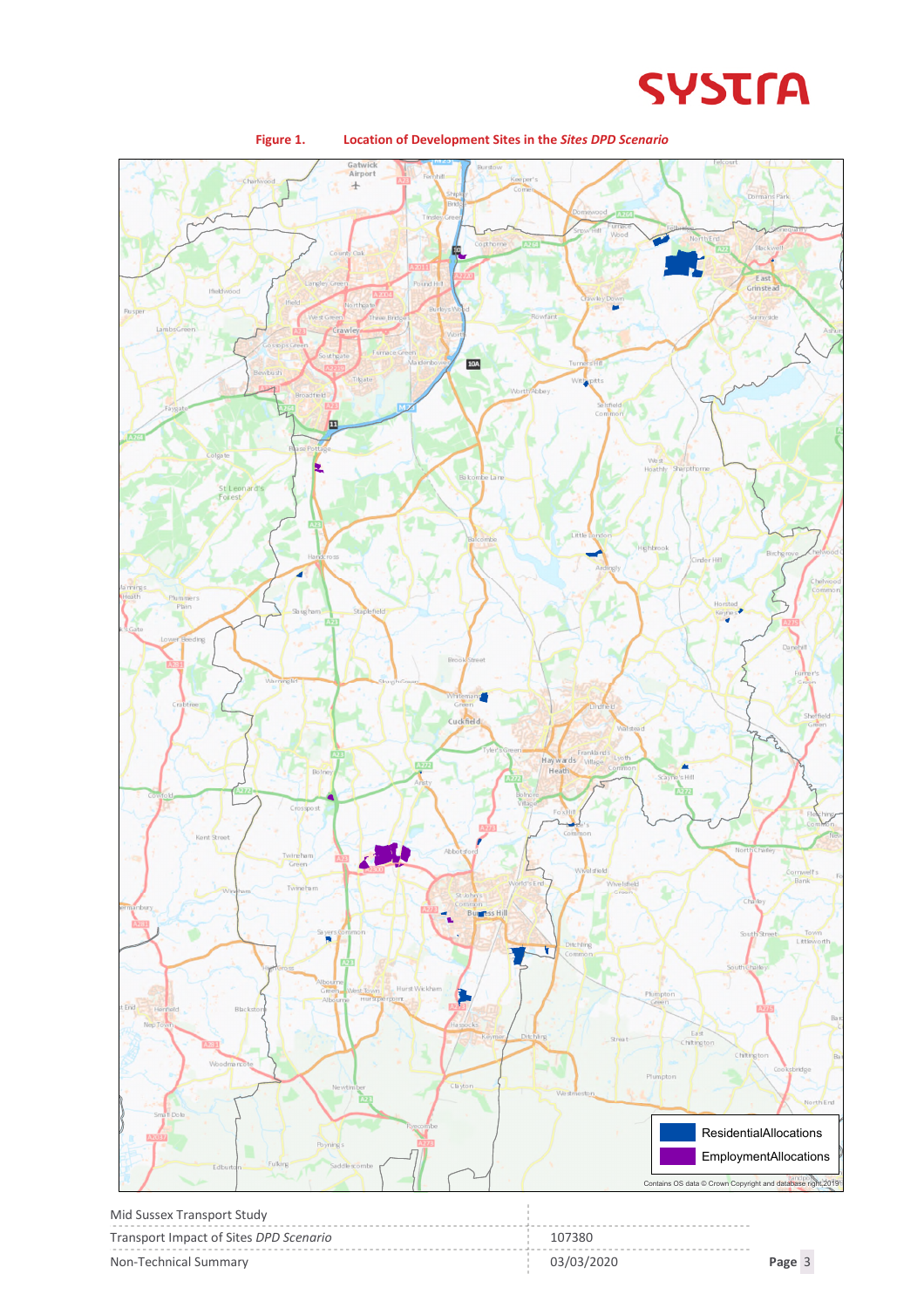

# **2. THE** *SITES DPD SCENARIO WITHOUT* **MITIGATION**

### **2.1 Introduction**

- $2.1.1$ The section briefly describes the results for the *Sites DPD Scenario without* Mitigation.
- $2.1.2$ The junction impact analysis reported in this non-technical summary focusses on identifying the 'severe' impacts, as defined by the criteria described in the main modelling report. Further details of junction impacts are described in the main report.

# **2.2 Traffic Flow Impacts**

- $2.2.1$ The *Sites DPD Scenario without Mitigation* generates significant additional traffic centred around the A2300 and nearby roads, in the AM and PM Peak. This results in significant rerouting on Cuckfield Road and the A272 through Ansty. There are also impacts on the A273 through Hassocks, B2036, B2116 and B2117. The A23/A2300 dumbbell junction is significantly impacted and in the PM peak traffic is avoiding this junction in favour of alternative routes.
- $2.2.2$ There are also significant flow impacts on the A264, but these are already prevalent in the Reference Case, resulting in rerouting to alternative routes using the B2110 through Turners Hill. This appears to be mainly due to congestion on the A264 particularly at the junction with the A22 at Felbridge.
- $2.2.3$ 'Severe' impacts (as defined by the described criteria) occur at **nine** junctions:
	- **O** N7 B2028 Turners Hill Road / Wallage Lane, Crawley Down
	- C7 A272 / B2036, Ansty
	- **O** S1 A23 / A2300 Southbound On-Slip
	- **O** S2 A23 / A2300 Eastern Roundabout
	- **O** S5 A2300 / Northern Arc Spine Road
	- **O** S6 Junction Road / B2113, Burgess Hill
	- **O** S8 A273 / B2116 Hassocks (Stonepound)
	- **O** S9 A23 / A281 Eastbound On-Slip, Pyecombe
	- **O** S22 Valebridge Road / Junction Road / Leylands Road, Burgess Hill
- $2.2.4$ On the **M23/A23** the impact is tidal. In the AM peak **six** southbound carriageway sections (all on A23) show an increase of 100 vehicles or more, while in the PM peak **nine** northbound sections (A23 and M23) increase by 100 vehicles or more. The highest percentage increases are up to approximately **13%** on the section between the A272 and M23 Junction 11*.* It is considered that this is largely attributable to the S&T park.
- $2.2.5$ **Figure 2** is a map showing the locations of the severely impacted junctions.

### **2.3 Cross Boundary Impacts**

- $2.3.1$ In the *Sites DPD Scenario without Mitigation* there are no 'severe' impacts at any junctions in the neighbouring authorities.
- $2.3.2$ In the **Ashdown Forest,** compared to the Reference Case the *Sites* DPD *Scenario without Mitigation* results in an increase in vehicle kilometres of 0.52% in the PM peak. In the AM peak there is no discernible change in distance travelled.

| Mid Sussex Transport Study             |            |        |
|----------------------------------------|------------|--------|
| Transport Impact of Sites DPD Scenario | 107380     |        |
| Non-Technical Summary                  | 03/03/2020 | Page 4 |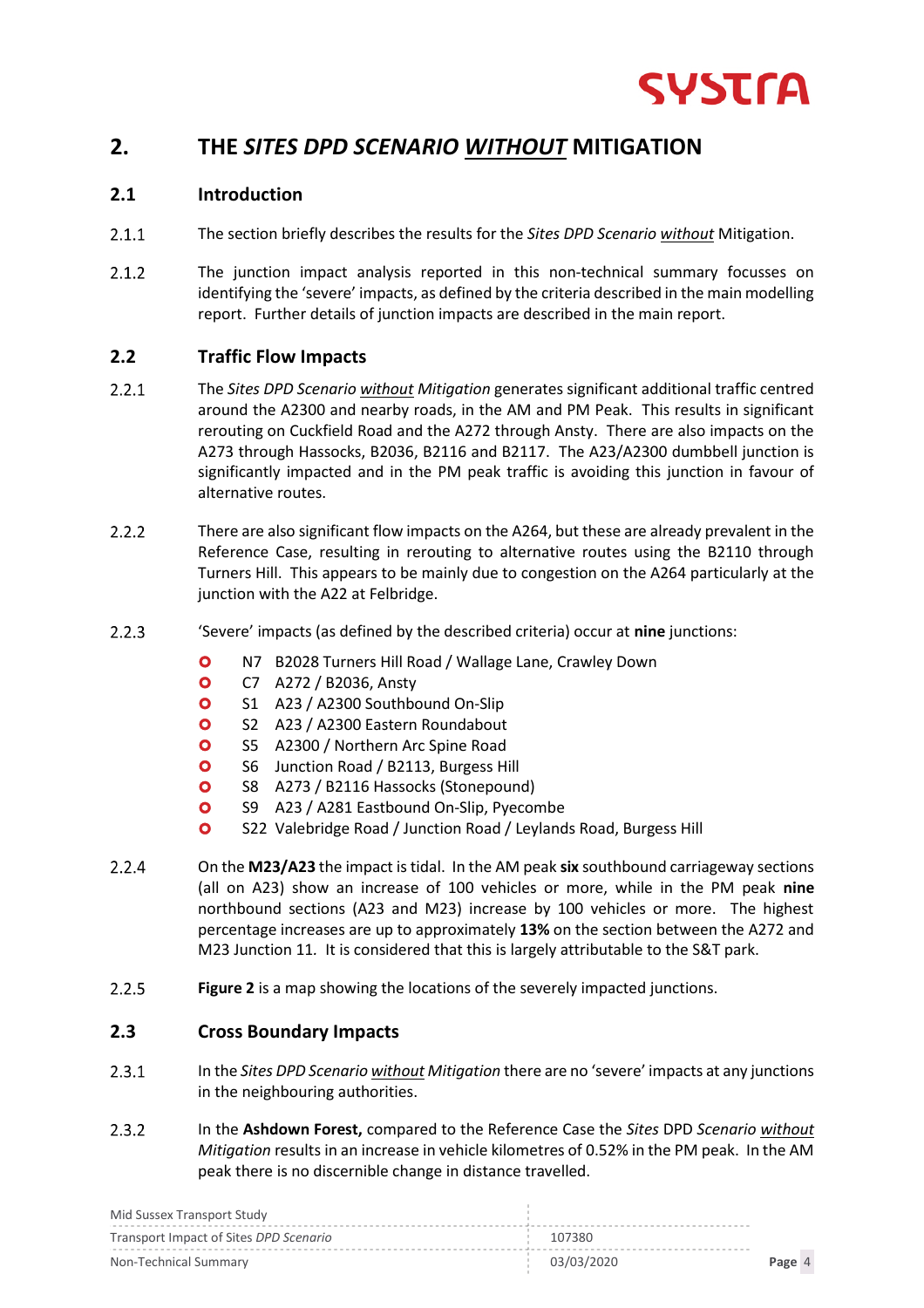



Non-Technical Summary 03/03/2020 **Page** 5

**Figure 2. Location of 'severely' impacted junctions in the** *Sites DPD Scenario* **versus** *Reference Case*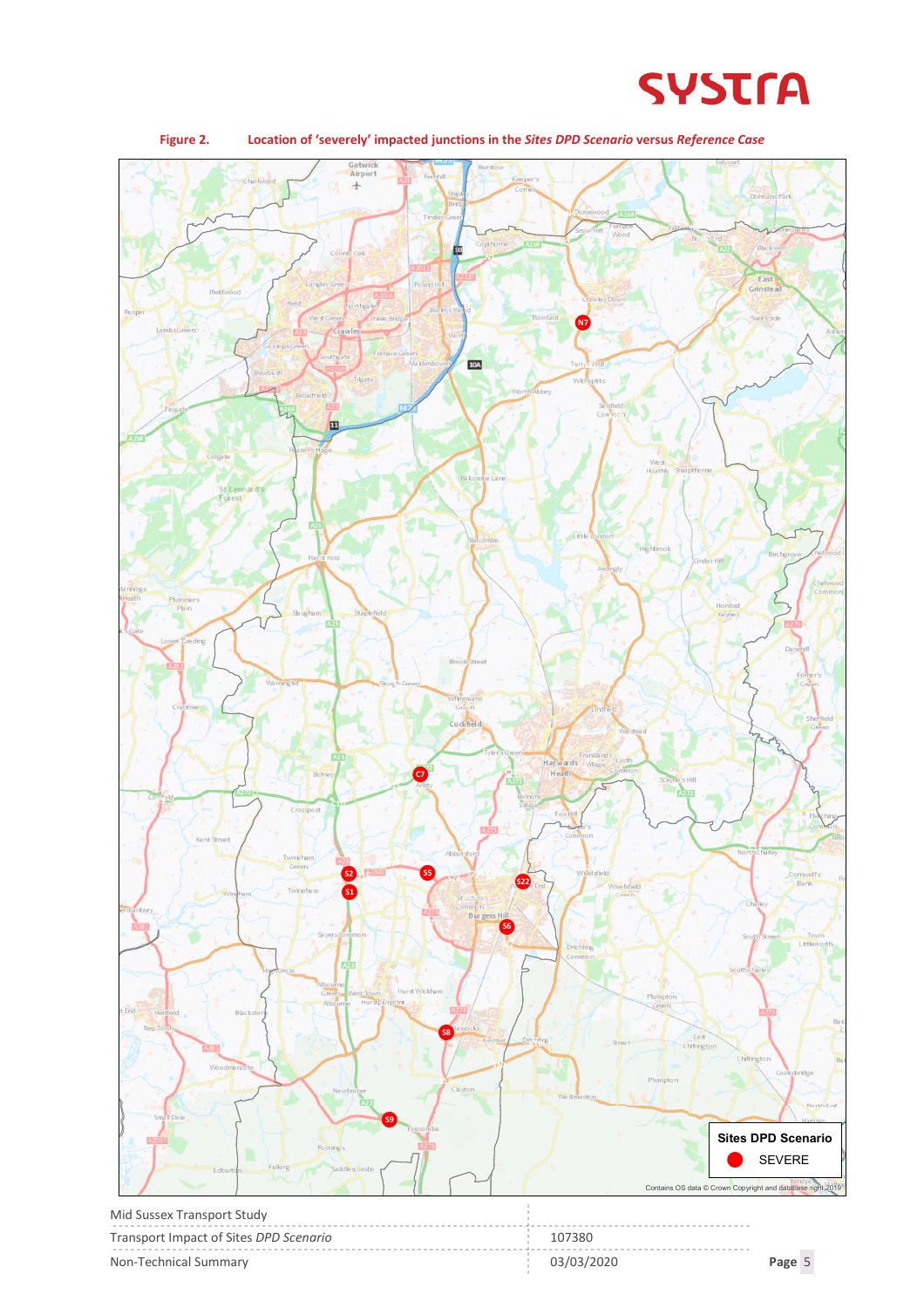

# **3. PROPOSED MITIGATION**

- **Sustainable mitigation** has been considered initially. Following discussion with West  $3.1.1$ Sussex County Council, specific measures have been proposed at each site based on the location and opportunity for enhancement to bus services and active modes.
- $3.1.2$ The proposed sustainable mitigation goes some way to reducing the transport impact of the developments, but outline **highway mitigation measures** have also been considered to address the remaining 'severe' impacts. These have been tested in the *with* mitigation model runs. **Table 2** summarises the proposed highway mitigation measures.
- $3.1.3$ To explain the approach in proposing mitigations, it is apparent that some junctions are suffering severe delays, due in part at least, to rerouting away from the A2300 to the A272, A273 through Hassocks, B2036, B2116 and B2117 (including junctions S6, S8, S9 and S22). For these junctions we state 'Full or partial mitigation expected from mitigation at other locations', the focus being to mitigate the A2300, because this will encourage traffic to remain on the main arterial routes and not reroute to rural and residential roads.
- $3.1.4$ In proposing mitigation at the A23/A2300 junction at Hickstead (S1/S2), it is apparent from the modelling that in the PM peak the southbound on-slip is unlikely to be able to accommodate significant additional demand without widening of the A23. This is due to the on-slip being opposed by the high tidal flow the A23 southbound experiences in the PM peak, which results in difficulties for traffic merging onto the A23.

| ID              | <b>AREA</b>            | <b>JUNCTION</b>                                       | <b>OUTLINE MITIGATION PROPOSAL</b>                                                                                                                                                                                                                                 |
|-----------------|------------------------|-------------------------------------------------------|--------------------------------------------------------------------------------------------------------------------------------------------------------------------------------------------------------------------------------------------------------------------|
| N7              | Crawley<br>Down        | <b>B2028 Turners Hill</b><br>Road / Wallage Lane      | None - the impacted approach arm (Wallage Lane) is a<br>minor road and the 'severe' impact is marginal. It is not<br>considered appropriate to undertake junction<br>improvements which could result in facilitating additional<br>through traffic on Wallage Lane |
| C7              | Ansty                  | A272 / B2036                                          | Minor widening on A272 western and eastern arms                                                                                                                                                                                                                    |
| S <sub>1</sub>  | Hickstead              | A23 / A2300<br>Southbound On-Slip                     | A23 widened to three lanes from A2300 Southbound Off-<br>Slip to B2118/Mill Lane Off-Slip                                                                                                                                                                          |
| S <sub>2</sub>  | Hickstead              | A23 / A2300 Eastern<br>Roundabout                     | Free flow for A23 Southbound off-slip to A2300<br>eastbound and partial signalisation                                                                                                                                                                              |
| S <sub>5</sub>  | <b>Burgess</b><br>Hill | A2300 / Northern Arc<br>Spine Road                    | Lengthening of A2300 western arm flare                                                                                                                                                                                                                             |
| S <sub>6</sub>  | <b>Burgess</b><br>Hill | Junction Road /<br>B2113, Burgess Hill                | None – full or partial mitigation expected from<br>mitigation at other locations                                                                                                                                                                                   |
| S <sub>8</sub>  | Hassocks               | A273 / B2116<br>Hassocks<br>(Stonepound)              | None - full or partial mitigation expected from<br>mitigation at other locations                                                                                                                                                                                   |
| S <sub>9</sub>  | Pyecombe               | A23 / A281<br>Eastbound On-Slip                       | None - full or partial mitigation expected from<br>mitigation at other locations                                                                                                                                                                                   |
| S <sub>22</sub> | <b>Burgess</b><br>Hill | Valebridge Road /<br>Junction Road /<br>Leylands Road | None - full or partial mitigation expected from<br>mitigation at other locations                                                                                                                                                                                   |

#### **Table 2. Outline Highway Mitigation**

| Mid Sussex Transport Study             |            |        |
|----------------------------------------|------------|--------|
| Transport Impact of Sites DPD Scenario | 107380     |        |
| Non-Technical Summarv                  | 03/03/2020 | Page 6 |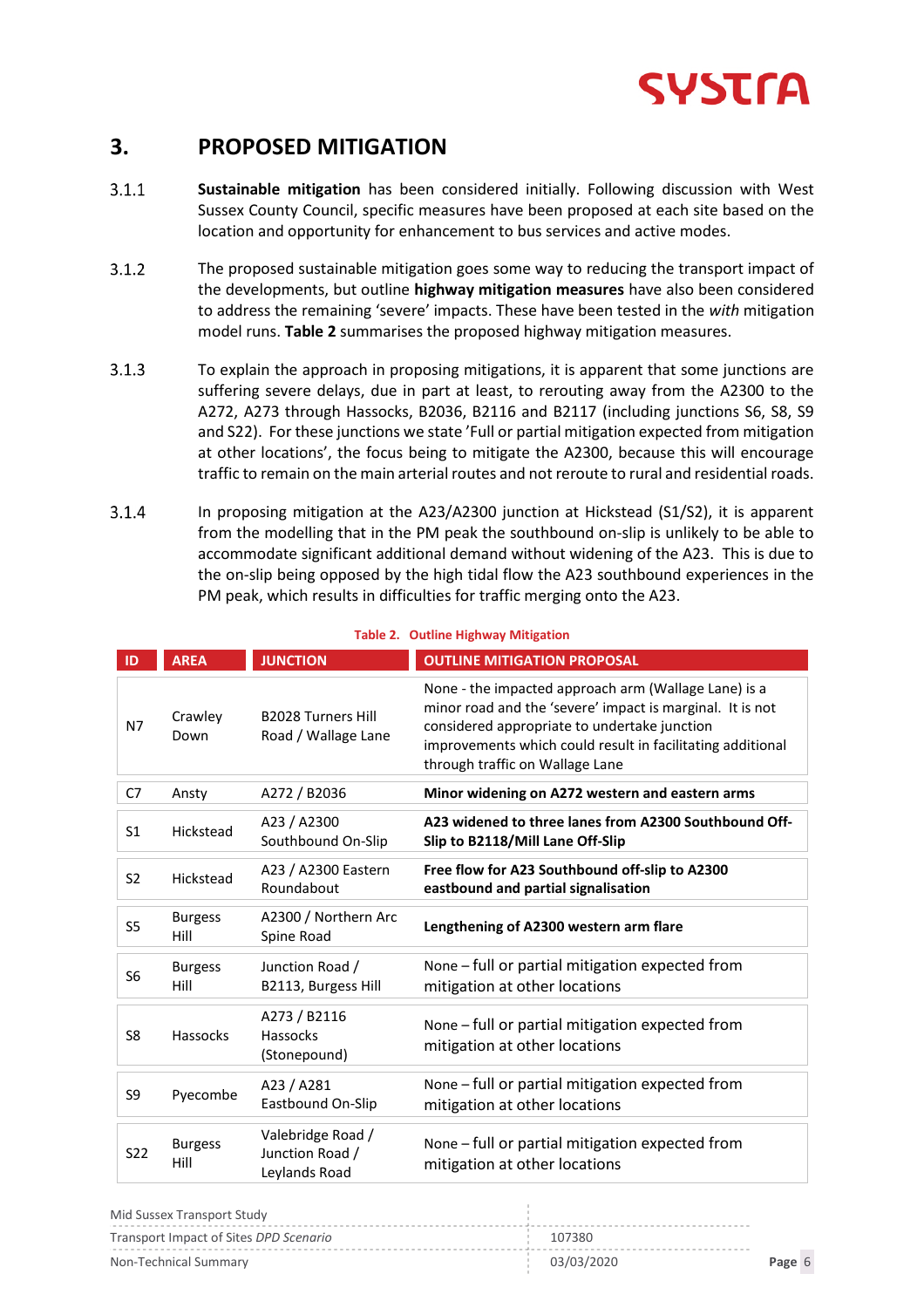

# **4. THE** *SITES DPD SCENARIO WITH* **MITIGATION**

### **4.1 Introduction**

- $4.1.1$ The section briefly describes the results for the *Sites DPD Scenario with* Mitigation.
- $4.1.2$ The junction impact analysis reported in this non-technical summary focusses on identifying the 'severe' impacts, as defined by the criteria described in the main modelling report. Further details of junction impacts are described in the main report.

# **4.2 Traffic Flow Impacts**

- $4.2.1$ Modelled mitigations include widening of the A23 to three lanes from the A2300 Southbound off-slip to B2118/Mill Lane off-slip and at the eastern Hickstead roundabout a free flow for the A23 southbound off-slip to A2300 eastbound, and partial signalisation.
- $4.2.2$ The highway mitigations remove the 'severe' impacts on the A23 and A2300, which draws traffic back to these more strategic routes, thereby also removing the 'severe' impacts on the less strategic rural and residential roads to which some traffic had been displaced*.*
- $4.2.3$ Following mitigation, **one** location remains at 'severe':
	- N7 B2028 Turners Hill Road / Wallage Lane, Crawley Down

The impacted approach arm (Wallage Lane) is a minor road and the 'severe' impact is relatively marginal due to the PM peak volume over capacity (V/C) increasing from 83% to 98%. It is not considered appropriate to undertake junction improvements which could result in facilitating additional through traffic on Wallage Lane, rather than using more appropriate east-west routes including the A264.

- $4.2.4$ On the **M23/A23** the mitigations described above at the A23 and at Hickstead result in a releasing of capacity leading to **two** new PM peak increases of 100 vehicles or more on carriageway sections of the A23 southbound from the A2300 on-slip to the B2117. The highest percentage increases are up to approximately **14%** on the section between the A272 and M23 Junction 11. It is considered that this is largely attributable to the S&T park.
- $4.2.5$ **Figure 3** is a map showing the locations of the severely impacted junctions.

### **4.3 Cross Boundary Impacts**

- $4.3.1$ In the *Sites DPD Scenario with Mitigation* there are no 'severe' impacts at any junctions in the neighbouring authorities.
- $4.3.2$ In the **Ashdown Forest**, there is an increase in distance travelled (vehicle kilometres) of 0.24% in the PM peak, which is lower the 0.52% increase *without* Mitigation. In the AM peak there is no discernible change in distance travelled.

| Mid Sussex Transport Study             |            |        |
|----------------------------------------|------------|--------|
| Transport Impact of Sites DPD Scenario | 107380     |        |
| Non-Technical Summary                  | 03/03/2020 | Page 7 |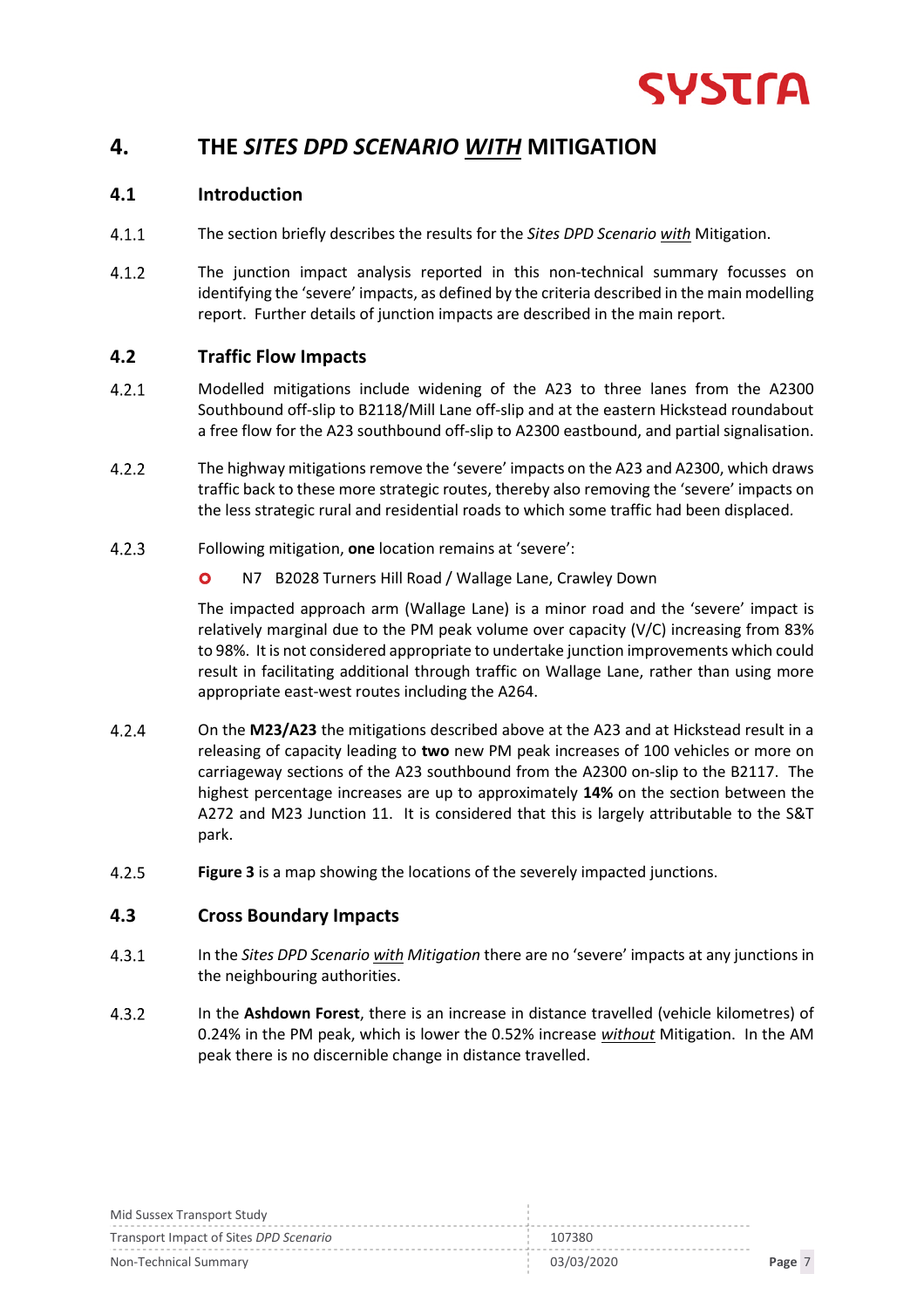



| 'Severely' impacted junctions in Sites DPD Scenario with Mitigation vs. Reference Case<br>Figure 3. |
|-----------------------------------------------------------------------------------------------------|
|-----------------------------------------------------------------------------------------------------|

| Mid Sussex Transport Study             |            |        |  |
|----------------------------------------|------------|--------|--|
| Transport Impact of Sites DPD Scenario | 107380     |        |  |
| Non-Technical Summary                  | 03/03/2020 | Page 8 |  |

 $\bar{1}$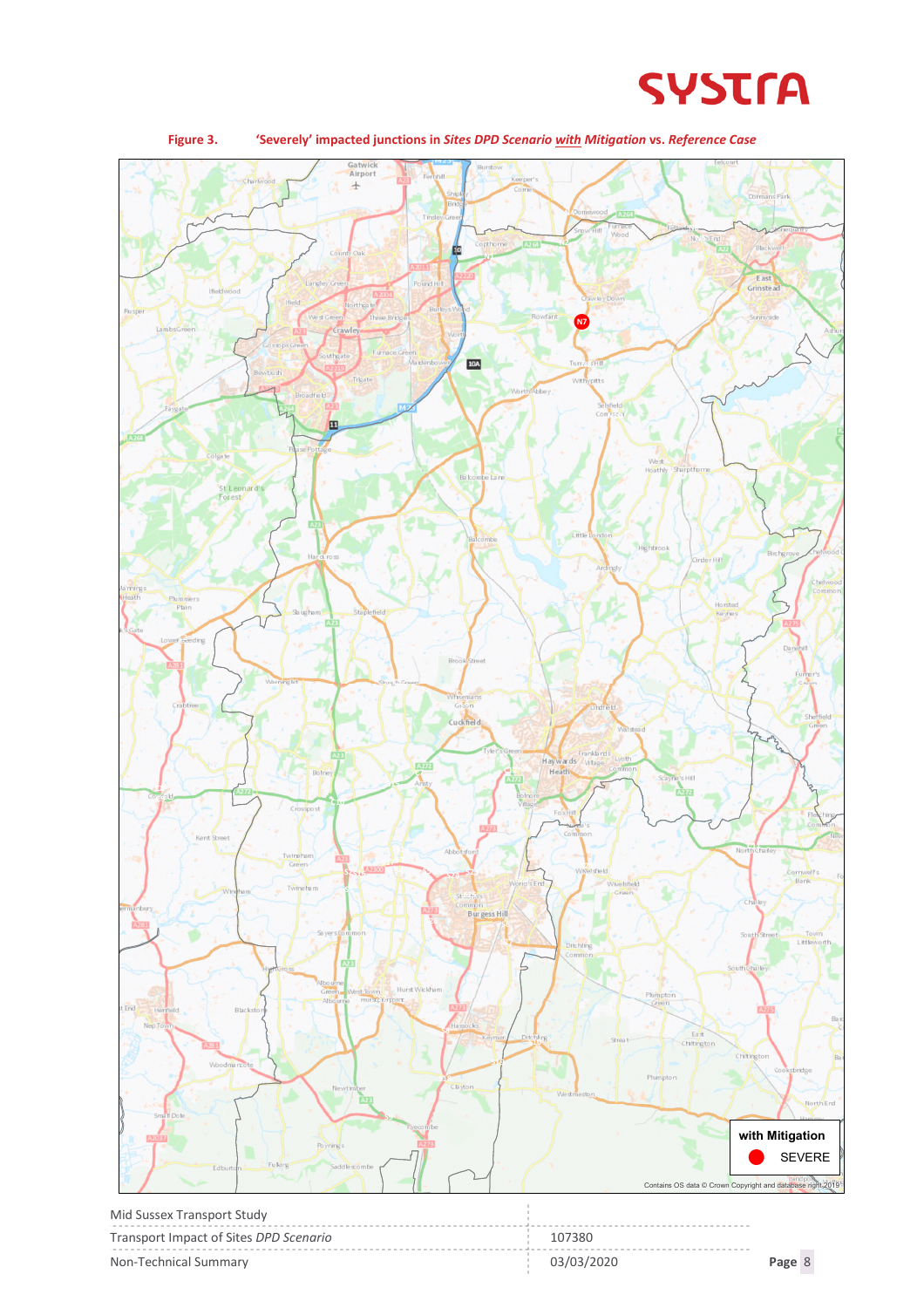

# **5. KEY LOCATIONS**

### **A264/A22 Felbridge**

- $5.1.1$ This signalised junction is currently regarded as a 'hotspot' where delays are experienced*.* Therefore, it would be reasonable to expect 'severe' conditions in future year scenarios.
- $5.1.2$ The A264/A22 junction is not identified as having a severe impacts in the Scenarios*.* However, it should be noted that this junction is flagged as severe in the *Reference Case*, and operates over capacity; the Scenarios generate slightly more traffic passing through the junction, which increases these impacts further, but not enough to result in severe impacts for the scenarios*.* Although the nearby developments increase pressure, the model is reporting that the 'severe' conditions are attributable to the *Reference Case* situation rather than the Scenario developments*.*

### *Recommended Further Work*

 $5.1.3$ It is considered that to significantly reduce the congestion at this junction and therefore the rerouting in favour of less suitable routes in the *Reference Case* and Scenarios, a significant mitigation of the A264/A22 would be required*.* To be fully effective this could involve land outside of the WSCC highway boundary, subject to the outcome of more detailed study work.

# **6. CONCLUSION**

- $6.1.1$ In the *Sites DPD Scenario without Mitigation* 'severe' impacts occur at **nine** junctions (as defined by the criteria described in the main modelling report).
- $6.1.2$ in the *Sites DPD Scenario with Mitigation* the proposed sustainable measures and highway mitigation measures are largely successful with only **one** location remaining at 'severe'*:*
	- **O** N7 B2028 Turners Hill Road / Wallage Lane, Crawley Down

The impacted approach arm (Wallage Lane) is a minor road and the 'severe' impact is relatively marginal due to the PM peak volume over capacity (V/C) increasing from 83% to 98%. It is not considered appropriate to undertake junction improvements which could result in facilitating additional through traffic on Wallage Lane, rather than using more appropriate east-west routes including the A264.

| Mid Sussex Transport Study             |            |        |
|----------------------------------------|------------|--------|
| Transport Impact of Sites DPD Scenario | 107380     |        |
| Non-Technical Summary                  | 03/03/2020 | Page 9 |